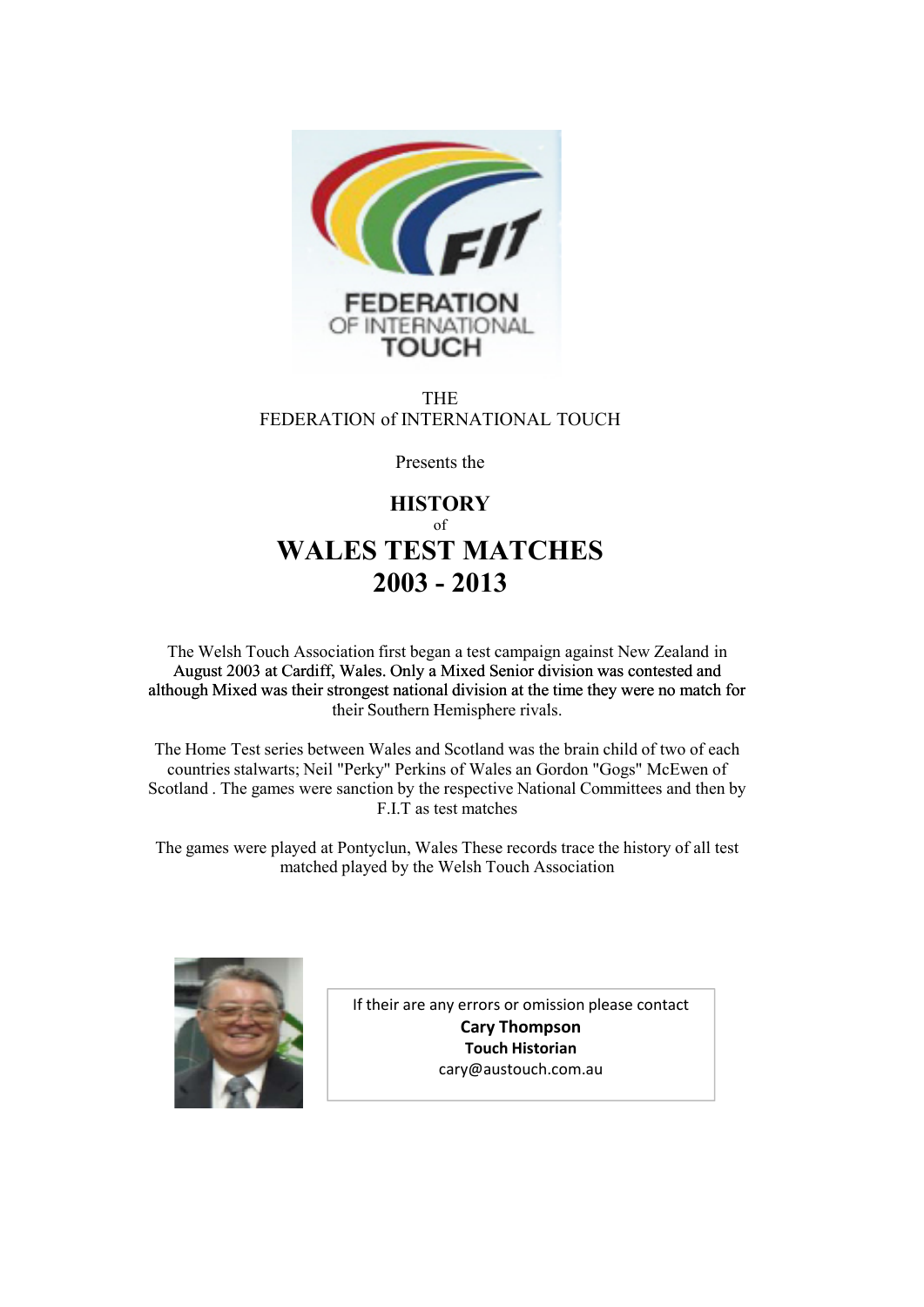# **WALES TEST RESULTS**



|                                                                                                                                                             | Cardiff, Wales | 10-Aug-03                                                |
|-------------------------------------------------------------------------------------------------------------------------------------------------------------|----------------|----------------------------------------------------------|
|                                                                                                                                                             |                |                                                          |
| Men<br>Wales<br>Scotland<br>4-Jun-04<br>0<br>4<br>Women<br><b>Scotland</b><br>Wales<br>4-Jun-04<br>3<br>4<br>Mixed<br>Scotland<br>$4$ -Jun-04<br>Wales<br>3 |                | Pontyclun, Wales<br>Pontyclun, Wales<br>Pontyclun, Wales |

# **HEAD TO HEAD 2003 - 2013**

#### **WALES**

| <b>MENS</b>         | W |                    |  | А |                     | W                  |  |   |   |
|---------------------|---|--------------------|--|---|---------------------|--------------------|--|---|---|
| Scotland            |   |                    |  | 0 | Scotland            |                    |  | 3 | 4 |
|                     |   |                    |  |   |                     |                    |  |   |   |
| <b>Biggest Win:</b> |   | 4-0; Scotland 2004 |  |   | <b>Biggest Win:</b> | No win recorded    |  |   |   |
| Worst Loss:         |   | No loss recorded   |  |   | Worst Loss:         | 3-4; Scotland 2004 |  |   |   |

| <b>MIXED</b>        | w |                    |   | А | <b>MIXED 30</b> | W                        |  | A  |
|---------------------|---|--------------------|---|---|-----------------|--------------------------|--|----|
| Scotland            |   |                    | 3 |   | New Zealand     |                          |  | 15 |
|                     |   |                    |   |   |                 |                          |  | 15 |
| <b>Biggest Win:</b> |   | 3-1; Scotland 2004 |   |   | Biggest Win:    | No win recorded          |  |    |
| Worst Loss:         |   | No loss recorded   |   |   | Worst Loss:     | 1-15; v New Zealand 2003 |  |    |

| W |                  |  | 宀 |              |                    | W               |  |  |   |  |
|---|------------------|--|---|--------------|--------------------|-----------------|--|--|---|--|
|   |                  |  |   | Scotland     |                    |                 |  |  | 3 |  |
|   |                  |  |   |              |                    |                 |  |  |   |  |
|   | 0; Scotland 2004 |  |   | Biggest Win: |                    | No win recorded |  |  |   |  |
|   | o loss recorded  |  |   | Worst Loss:  | 3-4; Scotland 2004 |                 |  |  |   |  |

|                                     | W |  |  |   |  |  | <b>MIXED 30</b>                      |                 |  |  |    |
|-------------------------------------|---|--|--|---|--|--|--------------------------------------|-----------------|--|--|----|
|                                     |   |  |  | 3 |  |  | New Zealand                          |                 |  |  | 15 |
|                                     |   |  |  |   |  |  |                                      |                 |  |  |    |
|                                     |   |  |  |   |  |  | <b>Biggest Win:</b>                  | No win recorded |  |  |    |
| 1; Scotland 2004<br>o loss recorded |   |  |  |   |  |  | Worst Loss: 1-15; v New Zealand 2003 |                 |  |  |    |